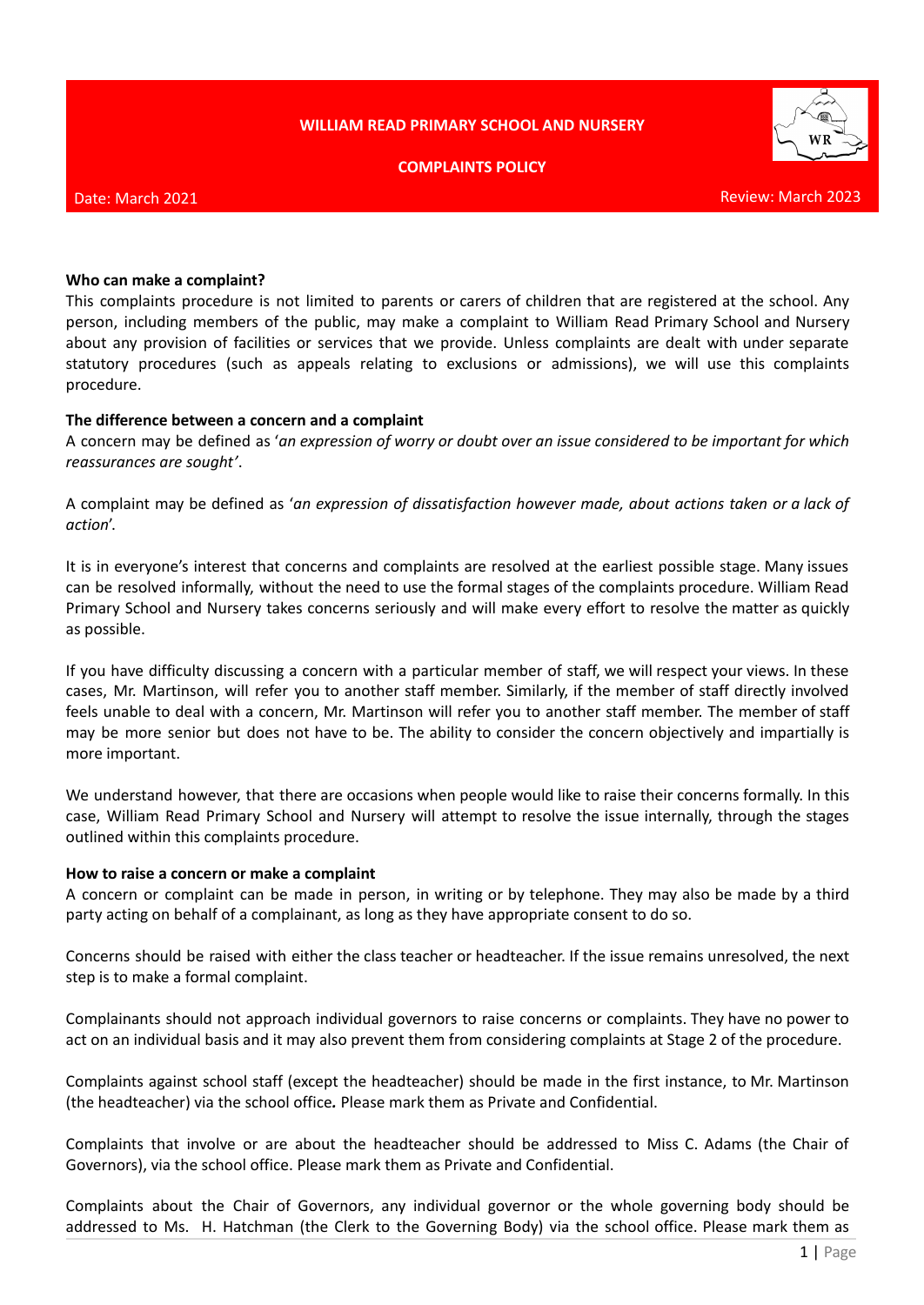Private and Confidential.

For ease of use, a template complaint form is included at the end of this procedure. If you require help in completing the form, please contact the school office. You can also ask third party organisations like the Citizens Advice to help you.

In accordance with equality law, we will consider making reasonable adjustments if required, to enable complainants to access and complete this complaints procedure. For instance, providing information in alternative formats, assisting complainants in raising a formal complaint or holding meetings in accessible locations.

#### **Anonymous complaints**

We will not normally investigate anonymous complaints. However, the headteacher or Chair of Governors, if appropriate, will determine whether the complaint warrants an investigation.

#### **Time scales**

You must raise the complaint within three months of the incident or, where a series of associated incidents have occurred, within three months of the last of these incidents. We will consider complaints made outside of this time frame if exceptional circumstances apply.

#### **Complaints received outside of term time**

We will consider complaints made outside of term time to have been received on the first school day after the holiday period.

## **Scope of this Complaints Procedure**

This procedure covers all complaints about any provision of community facilities or services by William Read Primary School and Nursery, other than complaints that are dealt with under other statutory procedures, including those listed below.

| <b>Exceptions</b>                                                                                                              | Who to contact                                                                                                                                                                                                                                                           |
|--------------------------------------------------------------------------------------------------------------------------------|--------------------------------------------------------------------------------------------------------------------------------------------------------------------------------------------------------------------------------------------------------------------------|
| • Admissions to schools<br>• Statutory assessments of Special<br><b>Educational Needs</b><br>• School reorganisation proposals | Concerns about admissions, statutory assessments of Special Educational<br>Needs, or school reorganisation proposals should be raised with Essex County<br>Council.                                                                                                      |
| • Matters likely to require a Child<br>Protection Investigation                                                                | Complaints about child protection matters are handled under our child<br>protection and safeguarding policy and in accordance with relevant statutory<br>guidance.                                                                                                       |
|                                                                                                                                | If you have serious concerns, you may wish to contact the local authority<br>designated officer (LADO) who has local responsibility for safeguarding or the<br>Multi-Agency Safeguarding Hub (MASH).                                                                     |
| • Exclusion of children from school*                                                                                           | Further information about raising concerns about exclusion can be found at:<br>www.gov.uk/school-discipline-exclusions/exclusions.                                                                                                                                       |
|                                                                                                                                | *complaints about the application of the behaviour policy can be made<br>through the school's complaints procedure.                                                                                                                                                      |
| · Whistleblowing                                                                                                               | We have an internal whistleblowing procedure for all our employees,<br>including temporary staff and contractors.                                                                                                                                                        |
|                                                                                                                                | The Secretary of State for Education is the prescribed person for matters<br>relating to education for whistleblowers in education who do not want to<br>raise matters direct with their employer. Referrals can be made at:<br>www.education.gov.uk/contactus.          |
|                                                                                                                                | Volunteer staff who have concerns about our school should complain through<br>the school's complaints procedure. You may also be able to complain direct to<br>the LA or the Department for Education (see link above), depending on the<br>substance of your complaint. |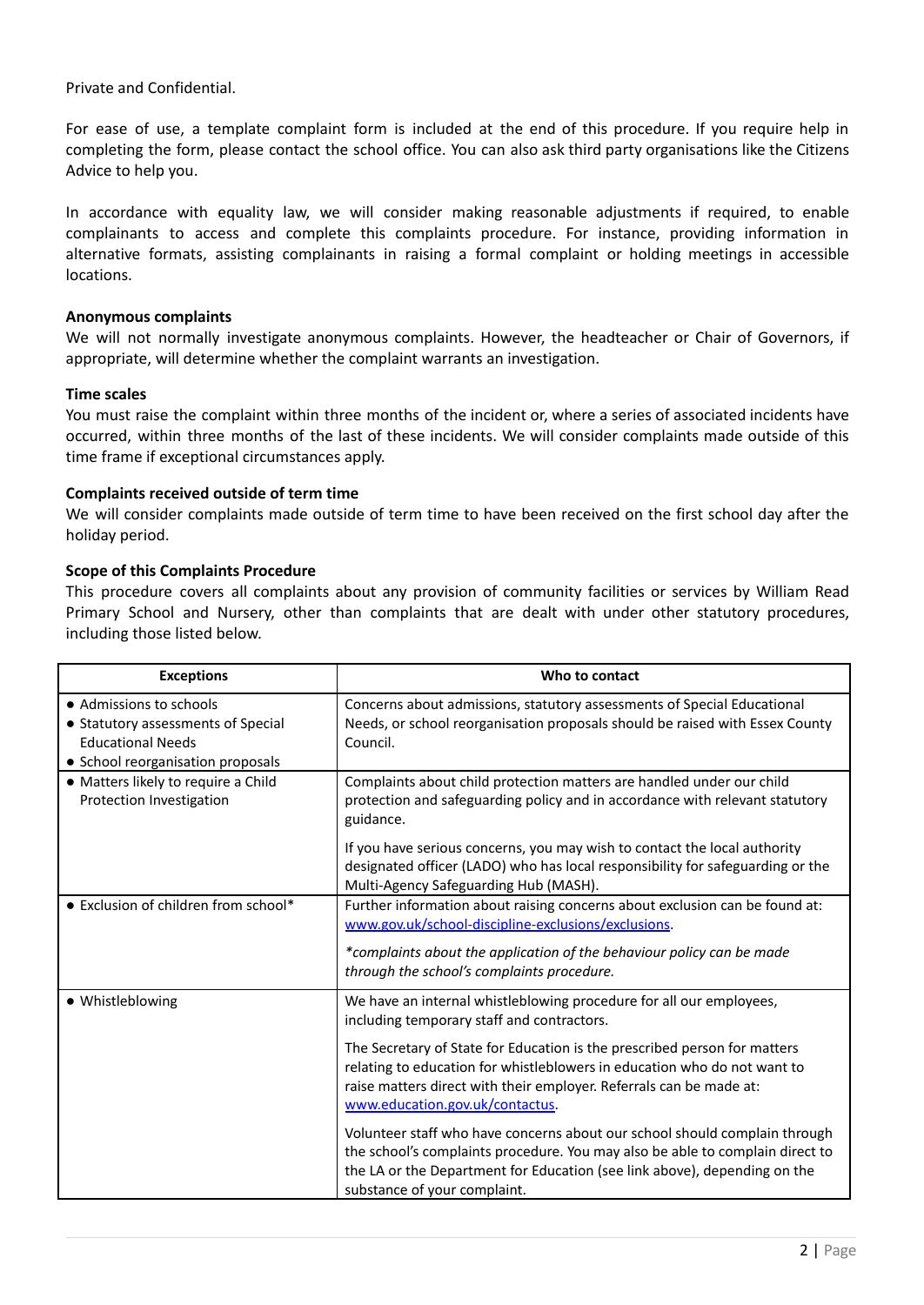| • Staff grievances                                                                                      | Complaints from staff will be dealt with under the school's internal grievance<br>procedures.                                                                                                             |
|---------------------------------------------------------------------------------------------------------|-----------------------------------------------------------------------------------------------------------------------------------------------------------------------------------------------------------|
| $\bullet$ Staff conduct                                                                                 | Complaints about staff will be dealt with under the school's internal<br>disciplinary procedures, if appropriate.                                                                                         |
|                                                                                                         | Complainants will not be informed of any disciplinary action taken against a<br>staff member as a result of a complaint. However, the complainant will be<br>notified that the matter is being addressed. |
| • Complaints about services provided<br>by other providers who may use<br>school premises or facilities | Providers should have their own complaints procedure to deal with<br>complaints about service. Please contact them direct.                                                                                |
| • National Curriculum - content                                                                         | Please contact the Department for Education at:<br>www.education.gov.uk/contactus                                                                                                                         |

If other bodies are investigating aspects of the complaint, for example the police, local authority (LA) safeguarding teams or Tribunals, this may impact on our ability to adhere to the timescales within this procedure or result in the procedure being suspended until those public bodies have completed their investigations.

If a complainant commences legal action against William Read Primary School and Nursery in relation to their complaint, we will consider whether to suspend the complaints procedure in relation to their complaint until those legal proceedings have concluded.

# **Resolving complaints**

At each stage in the procedure, William Read Primary School and Nursery wants to resolve the complaint. If appropriate, we will acknowledge that the complaint is upheld in whole or in part. In addition, we may offer one or more of the following:

- an explanation
- an admission that the situation could have been handled differently or better
- an assurance that we will try to ensure the event complained of will not recur
- an explanation of the steps that have been or will be taken to help ensure that it will not happen again and an indication of the timescales within which any changes will be made
- an undertaking to review school policies in light of the complaint
- an apology.

# **Withdrawal of a Complaint**

If a complainant wants to withdraw their complaint, we will ask them to confirm this in writing.

## **Stage 1**

Formal complaints must be made to the headteacher (unless they are about the headteacher), via the school office. This may be done in person, in writing (preferably on the Complaint Form), or by telephone.

The headteacher will record the date the complaint is received and will acknowledge receipt of the complaint in writing (either by letter or email) within 5 school days.

Within this response, the headteacher will seek to clarify the nature of the complaint, ask what remains unresolved and what outcome the complainant would like to see. The headteacher can consider whether a face to face meeting is the most appropriate way of doing this.

*Note: The headteacher may delegate the investigation to another member of the school's senior leadership team but not the decision to be taken.*

During the investigation, the headteacher (or investigator) will:

- if necessary, interview those involved in the matter and/or those complained of, allowing them to be accompanied if they wish
- keep a written record of any meetings/interviews in relation to their investigation.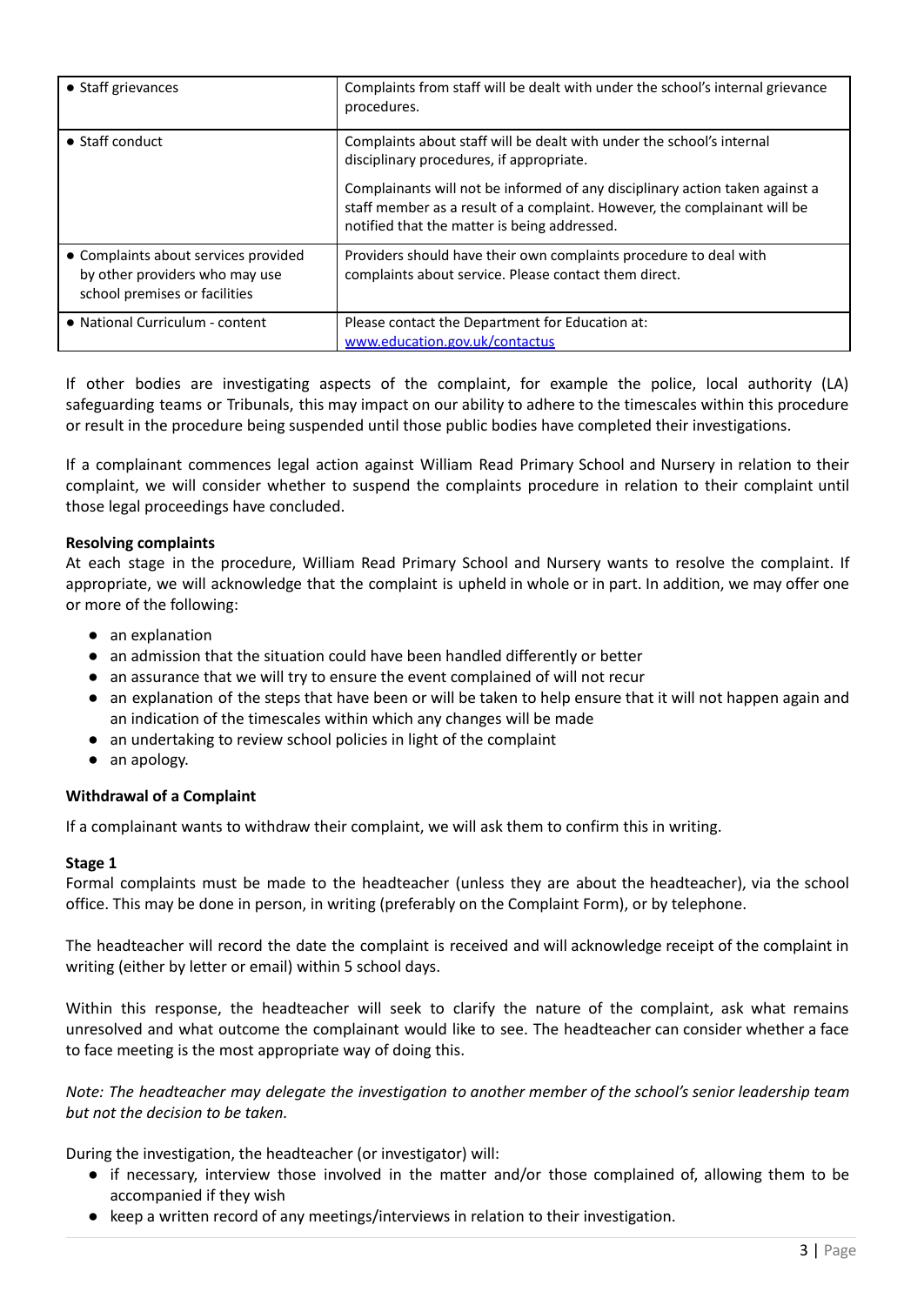At the conclusion of their investigation, the headteacher will provide a formal written response within 10 school days of the date of receipt of the complaint.

If the headteacher is unable to meet this deadline, they will provide the complainant with an update and revised response date.

The response will detail any actions taken to investigate the complaint and provide a full explanation of the decision made and the reason(s) for it. Where appropriate, it will include details of actions William Read Primary School and Nursery will take to resolve the complaint.

The headteacher will advise the complainant of how to escalate their complaint should they remain dissatisfied with the outcome of Stage 1.

If the complaint is about the headteacher, or a member of the governing body (including the Chair or Vice-Chair), a suitably skilled governor will be appointed to complete all the actions at Stage 1.

Complaints about the headteacher or member of the governing body must be made to the Clerk, via the school office.

If the complaint is:

- jointly about the Chair and Vice Chair or
- the entire governing body or
- the majority of the governing body

Stage 1 will be considered by an independent investigator appointed by the governing body. At the conclusion of their investigation, the independent investigator will provide a formal written response.

## **Stage 2**

If the complainant is dissatisfied with the outcome at Stage 1 and wishes to take the matter further, they can escalate the complaint to Stage 2 – a meeting with members of the governing body's complaints committee, which will be formed of the first three, impartial, governors available. This is the final stage of the complaints procedure.

A request to escalate to Stage 2 must be made to the Clerk, via the school office, within 10 school days of receipt of the Stage 1 response.

The Clerk will record the date the complaint is received and acknowledge receipt of the complaint in writing (either by letter or email) within 10 school days.

Requests received outside of this time frame will only be considered if exceptional circumstances apply.

The Clerk will write to the complainant to inform them of the date of the meeting. They will aim to convene a meeting within 15 school days of receipt of the Stage 2 request. If this is not possible, the Clerk will provide an anticipated date and keep the complainant informed.

If the complainant rejects the offer of three proposed dates, without good reason, the Clerk will decide when to hold the meeting. It will then proceed in the complainant's absence on the basis of written submissions from both parties.

The complaints committee will consist of at least three governors with no prior involvement or knowledge of the complaint. Prior to the meeting, they will decide amongst themselves who will act as the Chair of the Complaints Committee. If there are fewer than three governors from William Read Primary School and Nursery available, the Clerk will source any additional, independent governors through another local school or through their LA's Governor Services team, in order to make up the committee. Alternatively, an entirely independent committee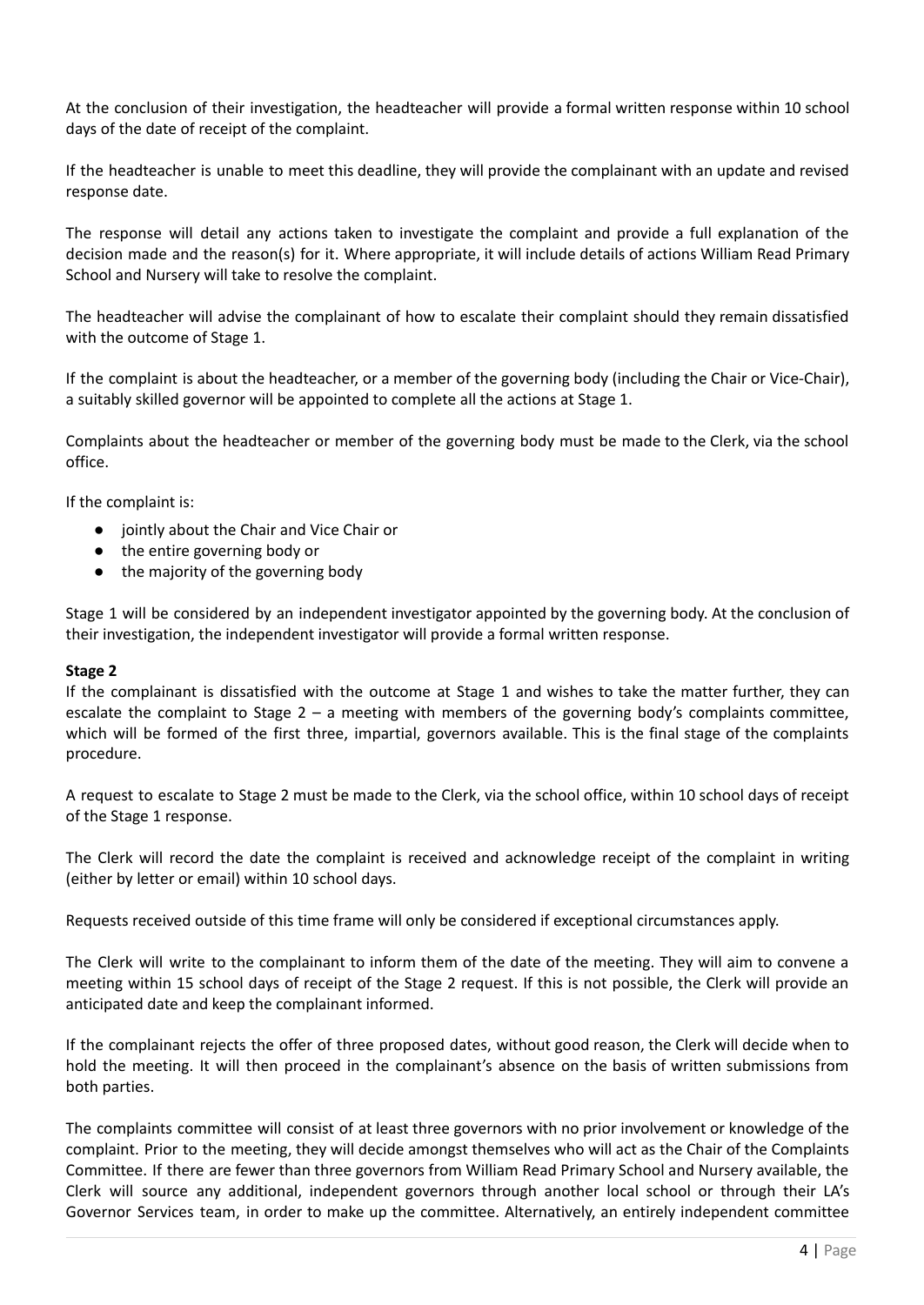may be convened to hear the complaint at Stage 2.

The committee will decide whether to deal with the complaint by inviting parties to a meeting or through written representations, but in making their decision they will be sensitive to the complainant's needs.

If the complainant is invited to attend the meeting, they may bring someone along to provide support. This can be a relative or friend. Generally, we do not encourage either party to bring legal representatives to the committee meeting. However, there may be occasions when legal representation is appropriate.

For instance, if a school employee is called as a witness in a complaint meeting, they may wish to be supported by union and/or legal representation.

*Note: Complaints about staff conduct will not generally be handled under this complaints procedure. Complainants will be advised that any staff conduct complaints will be considered under staff disciplinary procedures, if appropriate, but outcomes will not be shared with them.*

Representatives from the media are not permitted to attend.

At least 10 school days before the meeting, the Clerk will:

- confirm and notify the complainant of the date, time and venue of the meeting, ensuring that, if the complainant is invited, the dates are convenient to all parties and that the venue and proceedings are accessible
- request copies of any further written material to be submitted to the committee at least 5 school days before the meeting.

Any written material will be circulated to all parties at least 3 school days before the date of the meeting. The committee will not normally accept, as evidence, recordings of conversations that were obtained covertly and without the informed consent of all parties being recorded.

The committee will also not review any new complaints at this stage or consider evidence unrelated to the initial complaint to be included. New complaints must be dealt with from Stage 1 of the procedure.

The meeting will be held in private. Electronic recordings of meetings or conversations are not normally permitted unless a complainant's own disability or special needs require it. Prior knowledge and consent of all parties attending must be sought before meetings or conversations take place. Consent will be recorded in any minutes taken.

The committee will consider the complaint and all the evidence presented. The committee can:

- uphold the complaint in whole or in part
- dismiss the complaint in whole or in part.

If the complaint is upheld in whole or in part, the committee will:

- decide on the appropriate action to be taken to resolve the complaint
- where appropriate, recommend changes to the school's systems or procedures to prevent similar issues in the future.

The Chair of the Committee will provide the complainant and William Read Primary School and Nursery with a full explanation of their decision and the reason(s) for it, in writing, within 5 school days.

The letter to the complainant will include details of how to contact the Department for Education if they are dissatisfied with the way their complaint has been handled by William Read Primary School and Nursery.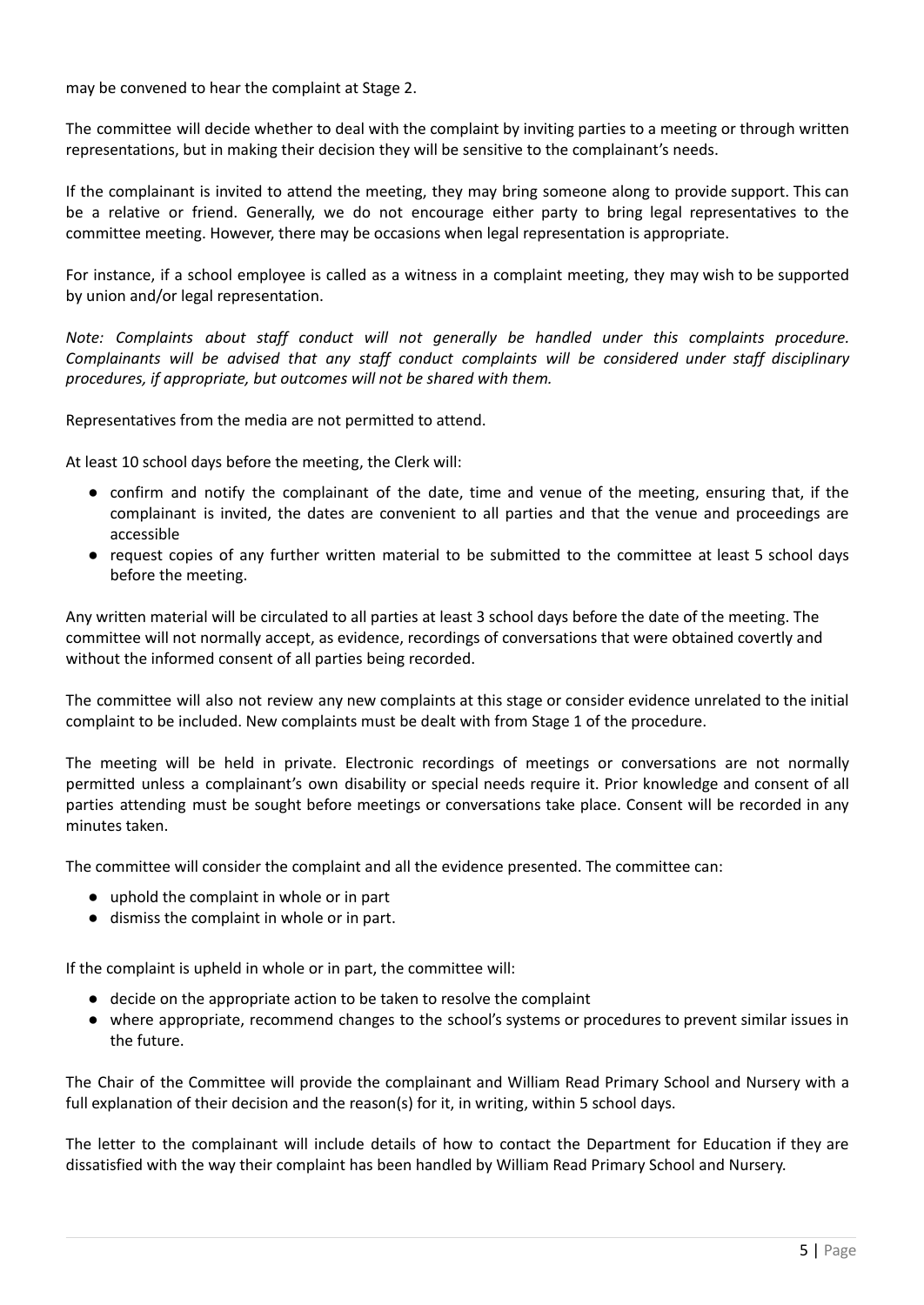If the complaint is:

- jointly about the Chair and Vice Chair or
- the entire governing body or
- the majority of the governing body

Stage 2 will be heard by a committee of independent, co-opted governors.

The response will detail any actions taken to investigate the complaint and provide a full explanation of the decision made and the reason(s) for it. Where appropriate, it will include details of actions William Read Primary School and Nursery will take to resolve the complaint.

The response will also advise the complainant of how to escalate their complaint should they remain dissatisfied.

# **Next Steps**

If the complainant believes the school did not handle their complaint in accordance with the published complaints procedure or they acted unlawfully or unreasonably in the exercise of their duties under education law, they can contact the Department for Education after they have completed Stage 2.

The Department for Education will not normally reinvestigate the substance of complaints or overturn any decisions made by William Read Primary School and Nursery. They will consider whether William Read Primary School and Nursery has adhered to education legislation and any statutory policies connected with the complaint. The complainant can refer their complaint to the Department for Education online at: [www.education.gov.uk/contactus](http://www.education.gov.uk/contactus), by telephone on: 0370 000 2288 or by writing to:

Department for Education Piccadilly Gate Store Street Manchester M1 2WD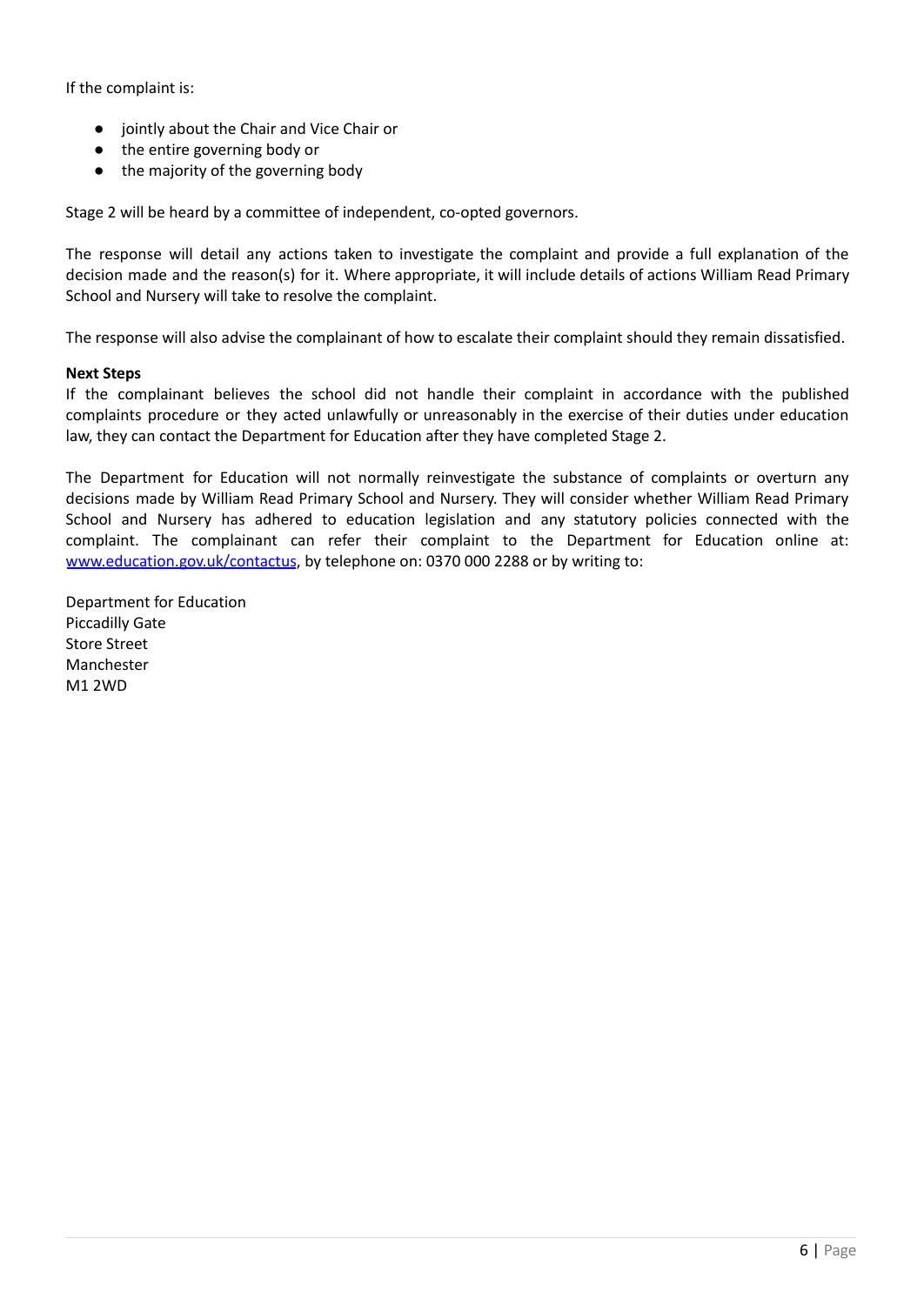# **Complaint Form**

Please complete and return to Mr. Martinson (the Headteacher), Miss Adams (the Chair of Governors) or Ms. Hatchman (the Clerk to the Governing Body) who will acknowledge receipt and explain what action will be taken.

| Your name:                                                                                                  |
|-------------------------------------------------------------------------------------------------------------|
|                                                                                                             |
| Pupil's name (if relevant):                                                                                 |
|                                                                                                             |
|                                                                                                             |
| Your relationship to the pupil (if relevant):                                                               |
|                                                                                                             |
| <b>Address:</b>                                                                                             |
|                                                                                                             |
|                                                                                                             |
|                                                                                                             |
|                                                                                                             |
| Postcode:                                                                                                   |
| Day time telephone number:                                                                                  |
| Evening telephone number:                                                                                   |
|                                                                                                             |
| Please give details of your complaint, including whether you have spoken to anybody at the school about it. |
|                                                                                                             |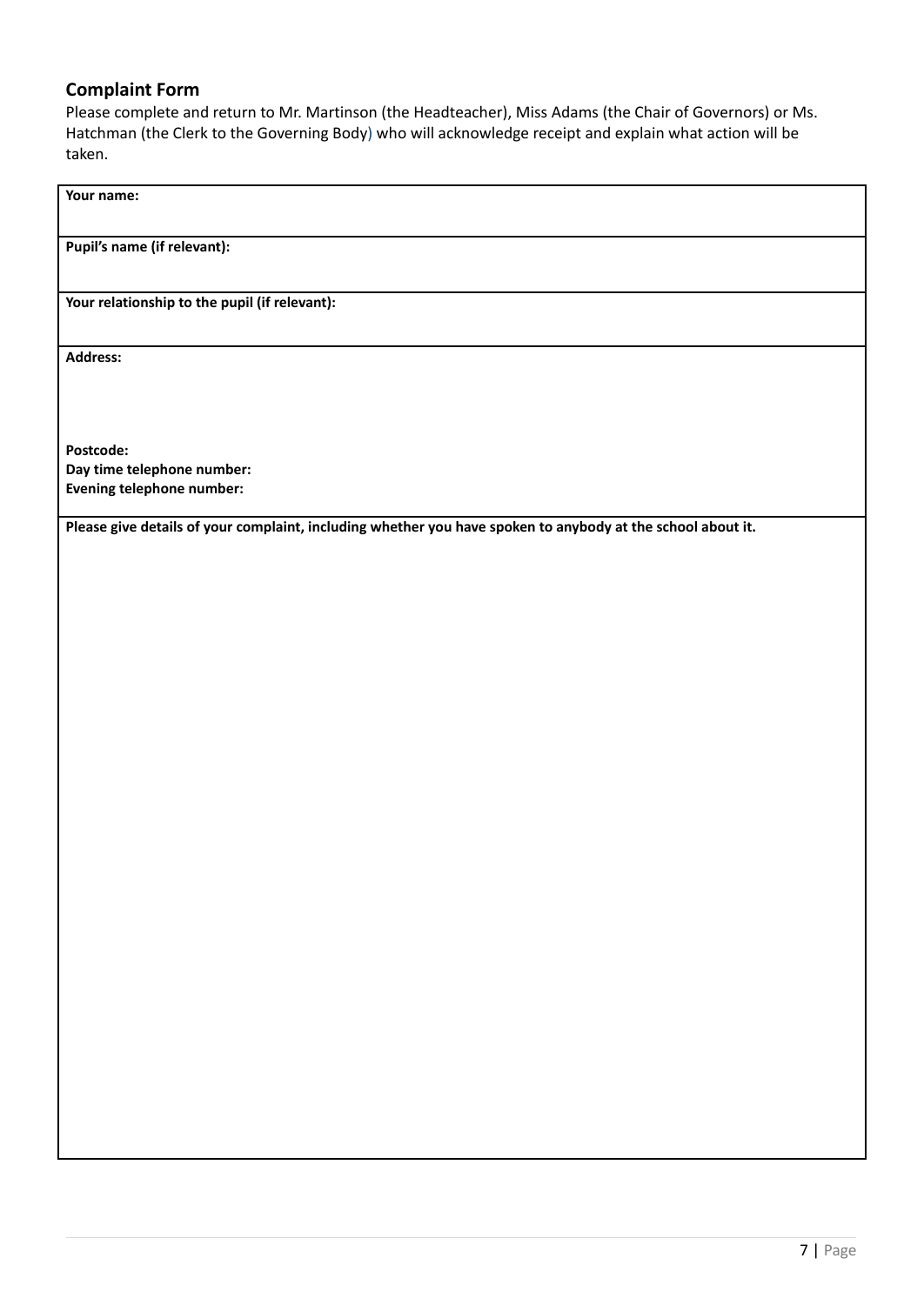| What actions do you feel might resolve the problem at this stage? |  |
|-------------------------------------------------------------------|--|
|-------------------------------------------------------------------|--|

**Are you attaching any paperwork? If so, please give details.**

**Signature:**

**Date:**

**Official use**

**Date acknowledgement sent:**

**By who:**

**Complaint referred to:**

**Date:**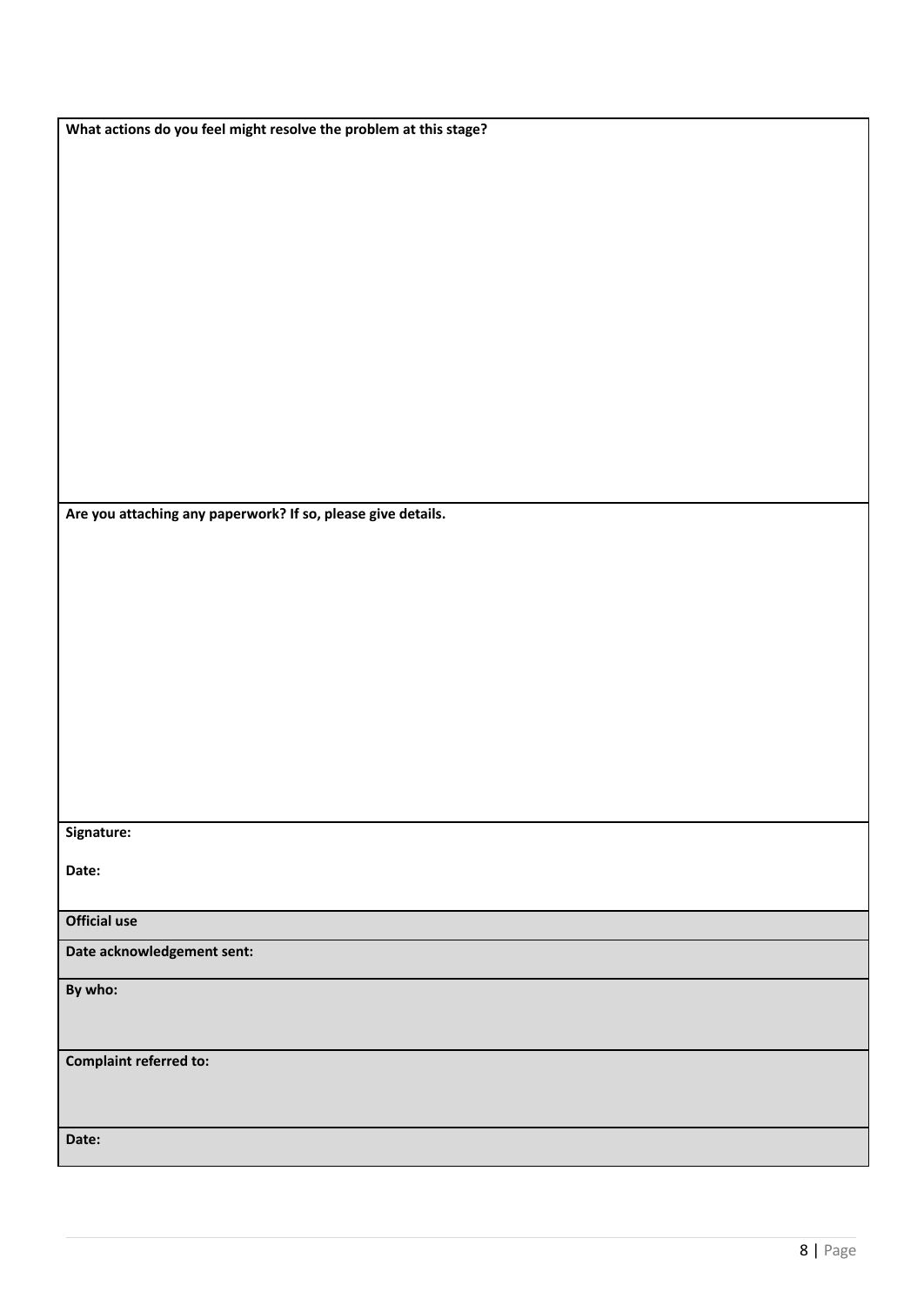# **Roles and Responsibilities**

# **Complainant**

The complainant will receive a more effective response to the complaint if they:

- explain the complaint in full as early as possible
- co-operate with the school in seeking a solution to the complaint
- respond promptly to requests for information or meetings or in agreeing the details of the complaint
- ask for assistance as needed
- treat all those involved in the complaint with respect
- refrain from publicising the details of their complaint on social media and respect confidentiality.

## **Investigator**

The investigator's role is to establish the facts relevant to the complaint by:

- providing a comprehensive, open, transparent and fair consideration of the complaint through:
	- o sensitive and thorough interviewing of the complainant to establish what has happened and who has been involved
	- o interviewing staff and children/young people and other people relevant to the complaint
	- o consideration of records and other relevant information
	- o analysing information
- liaising with the complainant and the complaints co-ordinator as appropriate to clarify what the complainant feels would put things right.

The investigator should:

- conduct interviews with an open mind and be prepared to persist in the questioning
- keep notes of interviews or arrange for an independent note taker to record minutes of the meeting
- ensure that any papers produced during the investigation are kept securely pending any appeal
- be mindful of the timescales to respond
- prepare a comprehensive report for the headteacher or complaints committee that sets out the facts, identifies solutions and recommends courses of action to resolve problems.

The headteacher or complaints committee will then determine whether to uphold or dismiss the complaint and communicate that decision to the complainant, providing the appropriate escalation details.

## **Complaints Co-ordinator** (Headteacher or Chair of Governors)

The complaints co-ordinator should:

- ensure that the complainant is fully updated at each stage of the procedure
- liaise with staff members, headteacher, Chair of Governors, Clerk and LAs (if appropriate) to ensure the smooth running of the complaints procedure
- be aware of issues regarding:
	- o sharing third party information
	- o additional support. This may be needed by complainants when making a complaint including interpretation support or where the complainant is a child or young person
- keep records.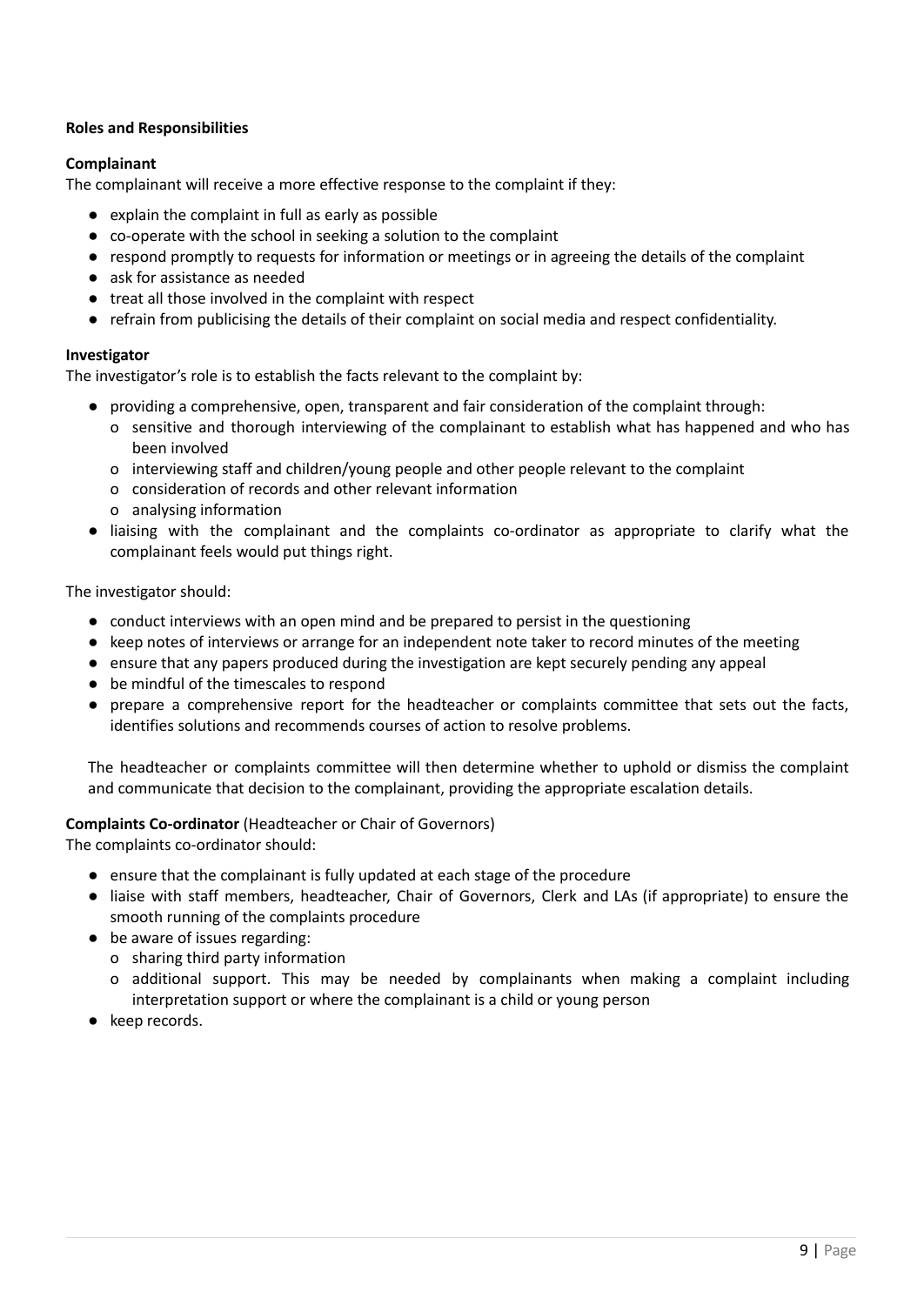# **Clerk to the Governing Body**

The Clerk is the contact point for the complainant and the committee and should:

- ensure that all people involved in the complaint procedure are aware of their legal rights and duties, including any under legislation relating to school complaints, education law, the Equality Act 2010, the Freedom of Information Act 2000, the Data Protection Act (DPA) 2018 and the General Data Protection Regulations (GDPR)
- set the date, time and venue of the meeting, ensuring that the dates are convenient to all parties (if they are invited to attend) and that the venue and proceedings are accessible
- collate any written material relevant to the complaint (for example; stage 1 paperwork, school and complainant submissions) and send it to the parties in advance of the meeting within an agreed timescale
- record the proceedings
- circulate the minutes of the meeting
- notify all parties of the committee's decision.

# **Committee Chair**

The committee's chair, who is nominated in advance of the complaint meeting, should ensure that:

- both parties are asked (via the Clerk) to provide any additional information relating to the complaint by a specified date in advance of the meeting
- the meeting is conducted in an informal manner, is not adversarial, and that, if all parties are invited to attend, everyone is treated with respect and courtesy
- complainants who may not be used to speaking at such a meeting are put at ease. This is particularly important if the complainant is a child/young person
- the remit of the committee is explained to the complainant
- written material is seen by everyone in attendance, provided it does not breach confidentiality or any individual's rights to privacy under the DPA 2018 or GDPR. If a new issue arises it would be useful to give everyone the opportunity to consider and comment upon it; this may require a short adjournment of the meeting
- both the complainant and the school are given the opportunity to make their case and seek clarity, either through written submissions ahead of the meeting or verbally in the meeting itself
- the issues are addressed
- key findings of fact are made
- the committee is open-minded and acts independently
- no member of the committee has an external interest in the outcome of the proceedings or any involvement in an earlier stage of the procedure
- the meeting is minuted
- they liaise with the Clerk and complaints co-ordinator.

## **Committee Member**

Committee members should be aware that:

- the meeting must be independent and impartial, and should be seen to be so No governor may sit on the committee if they have had a prior involvement in the complaint or in the circumstances surrounding it.
- the aim of the meeting should be to resolve the complaint and achieve reconciliation between the school and the complainant

We recognise that the complainant might not be satisfied with the outcome if the meeting does not find in their favour. It may only be possible to establish the facts and make recommendations.

● many complainants will feel nervous and inhibited in a formal setting Parents/carers often feel emotional when discussing an issue that affects their child.